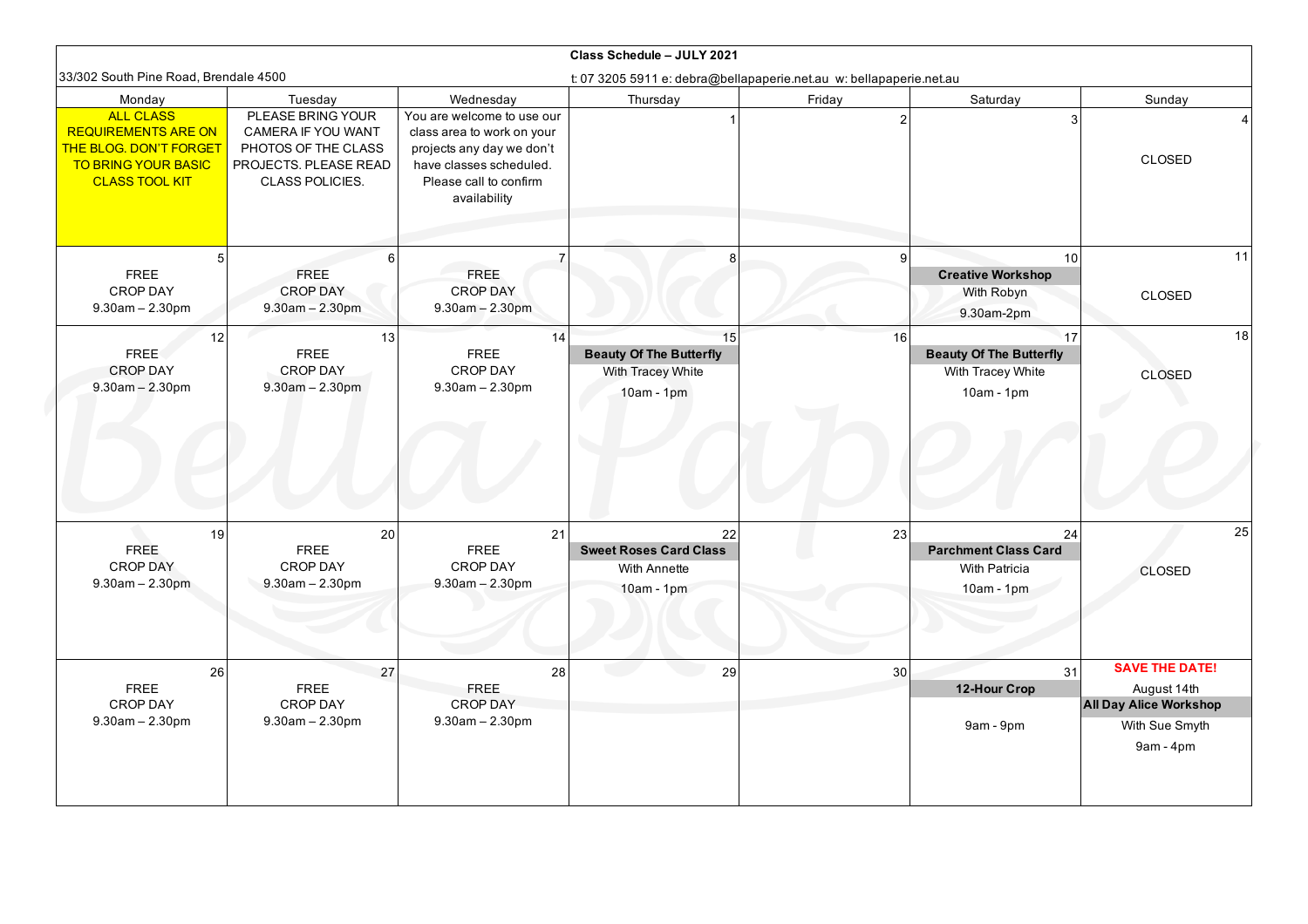# **Bella Paperie Class Program for JULY 2021**

**PLEASE CHECK THE BLOG FOR ALL ADDITIONAL CLASS REQUIREMENTS www.bellapaperie.net.au** Phone 07 3205 5911

**\*\* Please Note that Payment is required at time of booking. We can take your payment over the phone with your credit card or simply call into the store to book and pay\*\***

**Payment will be requested when booking is made.**

## **CARDS**

## **Parchment Class Card With Patricia \$22 including materials kit**

A delicate feminine card, featuring a parasol with in-fill grid work and three-dimensional flowers in lilac on a pale blue background. Skills covered include embossing, colouring, gridwork and cutting. Card measures 17cm x 11cm approximately. This card is my interpretation of a design from Parchment Craft magazine.

#### **Sweet Roses Card Class With Annette \$41 including materials kit**

My Sweet is truly gorgeous range of papers featuring vintage flair and unique colours with a modern twist, the creams, soft emerald & delicate pinks enhanced with flowers, ribbons & laces that tone enable us to make beautiful feminine cards suitable for any occasion. Come join me for 3 hours of crafting and chatter to create these four cards the recipient will be delighted to receive.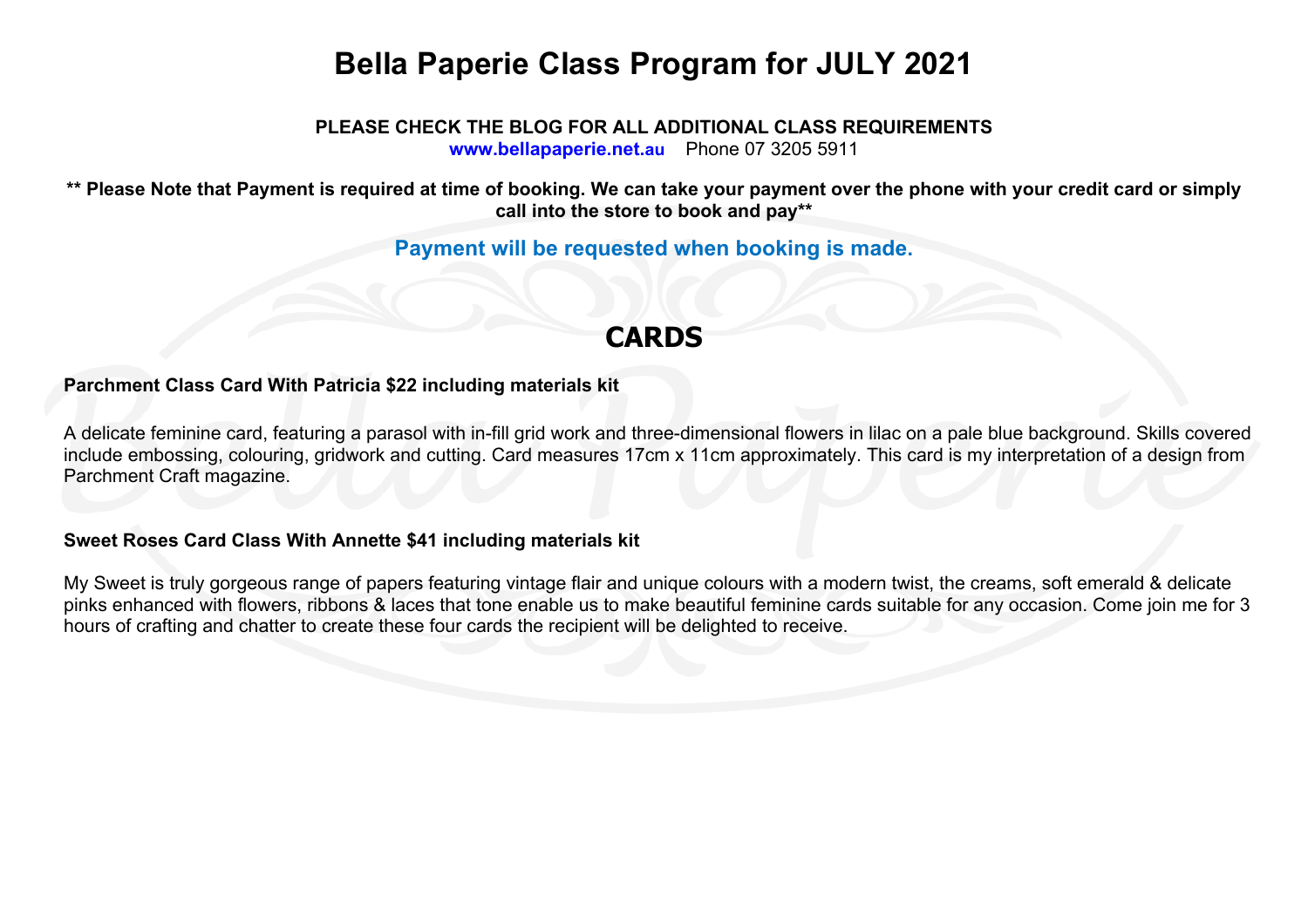## **CREATIVE ARTS**

### **Creative Workshop With Robyn \$35 includes some materials**

Prepare yourself for some creative fun!!!! Let your creative juices run free this month with a non-structured workshop. There is no limit as to what you can make using mixed media products, papers and embellishments. I have made samples that you can be inspired by (if you have supplies or similar), there is no limit to your creations. You will be able to purchase from the shop bases i.e canvases whether it be rectangle, square or even round, a box, wooden heart, or anything you have at home that you would love to work on. Create different textured backgrounds using products such as liquid acrylics, acrylic paints, aqua colours, distress sprays, waxes, also crackle paste, modelling paste, stencilling and stamping. There will be some moulds already made from resin or paper clay and also an abundance of embellishments flowers. Tim Holtz Idea-ology, chipboard, trims and lace galore, that can be purchased from Bella Paperie on the day. You will be able to create one, two or maybe more projects in the time allocated

## **Beauty Of The Butterfly With Tracey White \$40 includes some materials**

Mixed Media Workshop for July. Working with music paper background stencils and stamped Butterflies . A great project for layering techniques.

## **12-Hour Crop \$30 Dinner and supper provided**

Come & join in 12 hours of paper crafting without distraction! A room of ladies playing with their favourite paper craft, lots of fun and laughter. You can also copy any of the stores amazing samples on display. Dinner and supper provided. Jacobs Bakery will be open for lunch or BYO. Bring a plate to share for afternoon tea.